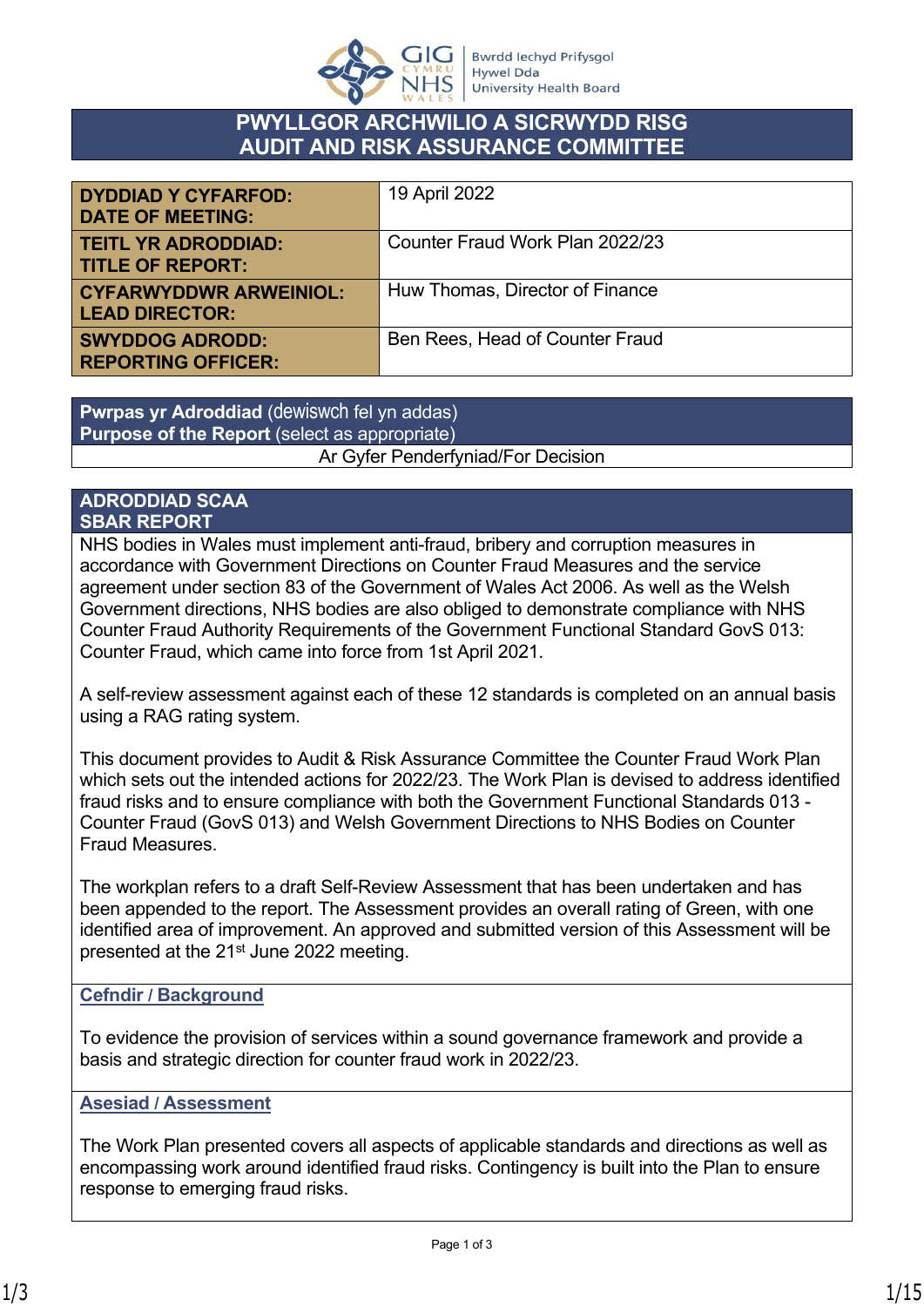# **Argymhelliad / Recommendation**

The Audit & Risk Assurance Committee is requested to approve the Counter Fraud Work Plan 2022/23.

| Amcanion: (rhaid cwblhau)                                                                                                                         |                                                                                                                                                                                                                                                                                        |  |
|---------------------------------------------------------------------------------------------------------------------------------------------------|----------------------------------------------------------------------------------------------------------------------------------------------------------------------------------------------------------------------------------------------------------------------------------------|--|
| Objectives: (must be completed)<br><b>Committee ToR Reference:</b><br>Cyfeirnod Cylch Gorchwyl y Pwyllgor:                                        | 3.2 In particular, the Committee will review the<br>adequacy of:<br>3.2.4 the policies and procedures for all work related to<br>fraud and corruption as set out in National Assembly for<br>Wales Directions and as required by the Counter Fraud<br>and Security Management Service. |  |
| Cyfeirnod Cofrestr Risg Datix a Sgôr<br>Cyfredol:<br>Datix Risk Register Reference and<br>Score:                                                  | Not applicable.                                                                                                                                                                                                                                                                        |  |
| Safon(au) Gofal ac lechyd:<br>Health and Care Standard(s):                                                                                        | Governance, Leadership and Accountability                                                                                                                                                                                                                                              |  |
| <b>Amcanion Strategol y BIP:</b><br><b>UHB Strategic Objectives:</b>                                                                              | 3. Striving to deliver and develop excellent services<br>6. Sustainable use of resources                                                                                                                                                                                               |  |
| <b>Amcanion Llesiant BIP:</b><br><b>UHB Well-being Objectives:</b><br><b>Hyperlink to HDdUHB Well-being</b><br>Objectives Annual Report 2018-2019 | 10. Not Applicable                                                                                                                                                                                                                                                                     |  |

| <b>Gwybodaeth Ychwanegol:</b><br><b>Further Information:</b> |                                                     |
|--------------------------------------------------------------|-----------------------------------------------------|
| Ar sail tystiolaeth:                                         | Government Functional Standards 013 - Counter Fraud |
| Evidence Base:                                               | (GovS 013) and Welsh Government Directions to NHS   |
|                                                              | <b>Bodies on Counter Fraud Measures.</b>            |
| <b>Rhestr Termau:</b>                                        | <b>LCFS</b> - Local Counter Fraud Specialist/s      |
| <b>Glossary of Terms:</b>                                    |                                                     |
| Partïon / Pwyllgorau â ymgynhorwyd                           | Not Applicable                                      |
| ymlaen llaw y Pwyllgor Archwilio a                           |                                                     |
| Sicrwydd Risg:                                               |                                                     |
| Parties / Committees consulted prior                         |                                                     |
| to Audit and Risk Assurance                                  |                                                     |
| Committee:                                                   |                                                     |

| Effaith: (rhaid cwblhau)<br>Impact: (must be completed) |                |
|---------------------------------------------------------|----------------|
| <b>Ariannol / Gwerth am Arian:</b>                      | Not Applicable |
| <b>Financial / Service:</b>                             |                |
| <b>Ansawdd / Gofal Claf:</b>                            | Not Applicable |
| <b>Quality / Patient Care:</b>                          |                |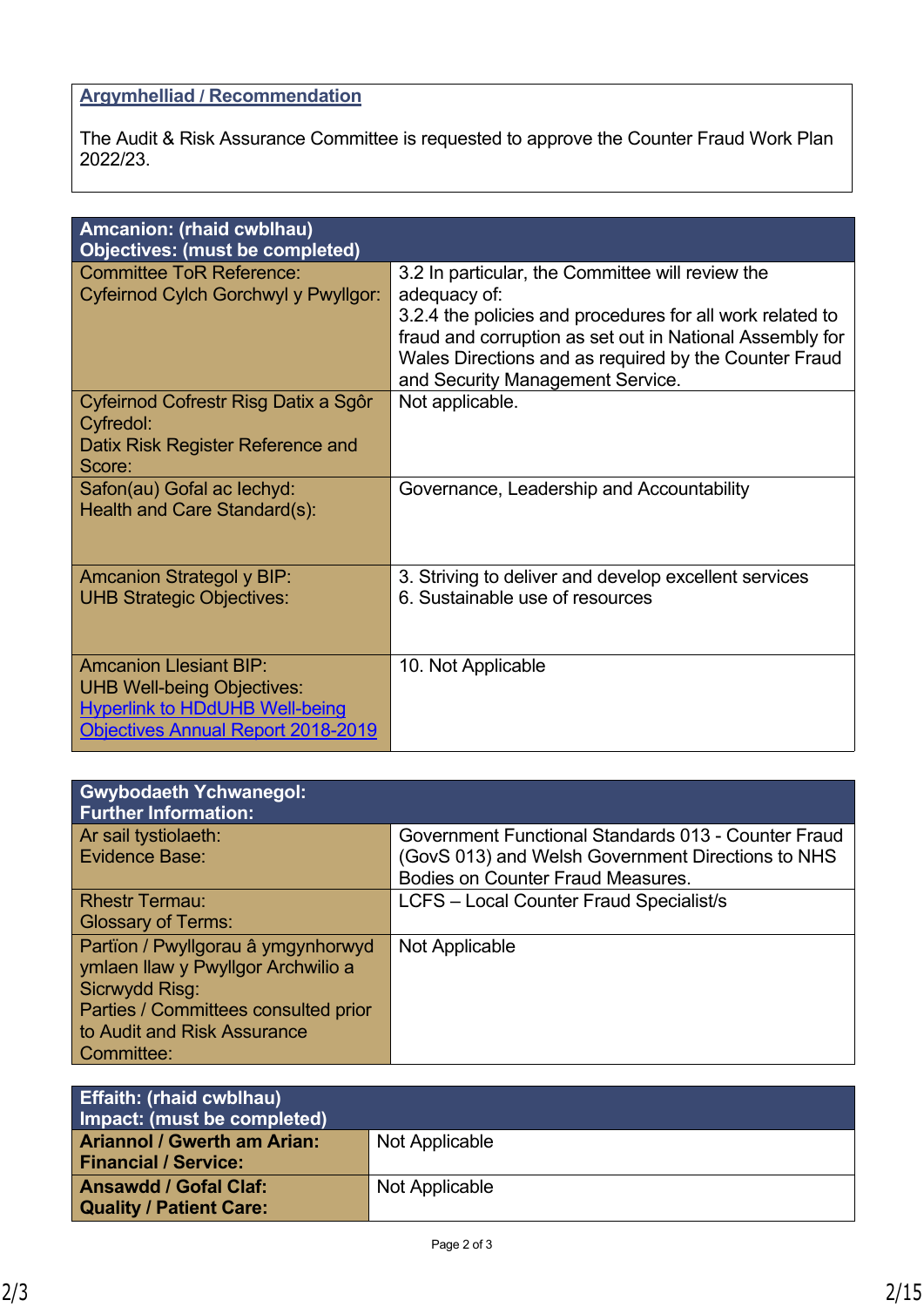| <b>Gweithlu:</b>     | Not Applicable |
|----------------------|----------------|
| <b>Workforce:</b>    |                |
| Risg:                | Not Applicable |
| <b>Risk:</b>         |                |
| <b>Cyfreithiol:</b>  | Not Applicable |
| Legal:               |                |
| Enw Da:              | Not Applicable |
| <b>Reputational:</b> |                |
| <b>Gyfrinachedd:</b> | Not Applicable |
| <b>Privacy:</b>      |                |
| Cydraddoldeb:        | Not Applicable |
| <b>Equality:</b>     |                |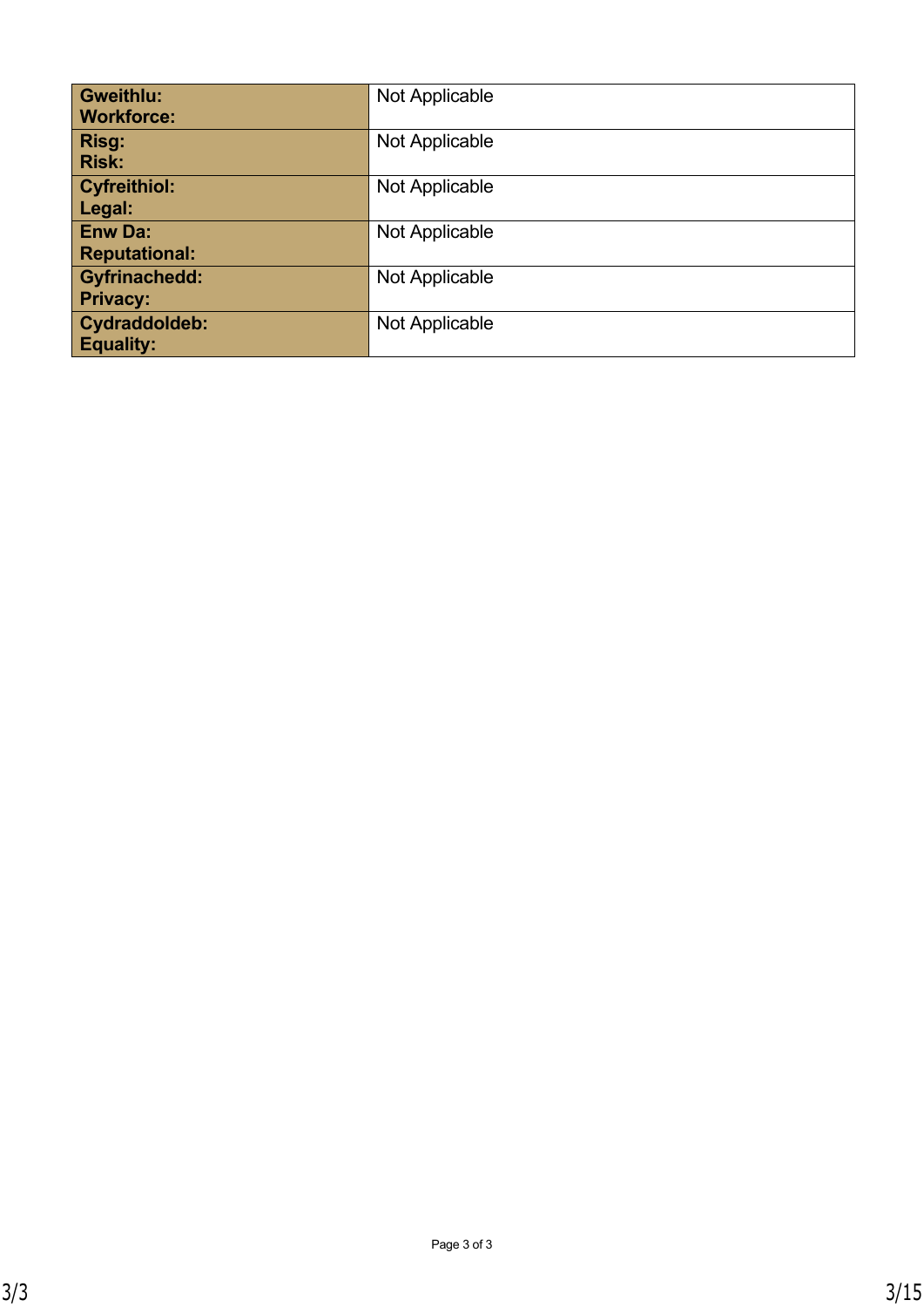

# **Counter Fraud Work Plan 2022/23**

**Ben Rees Head of Counter Fraud Services**

**19th April 2022**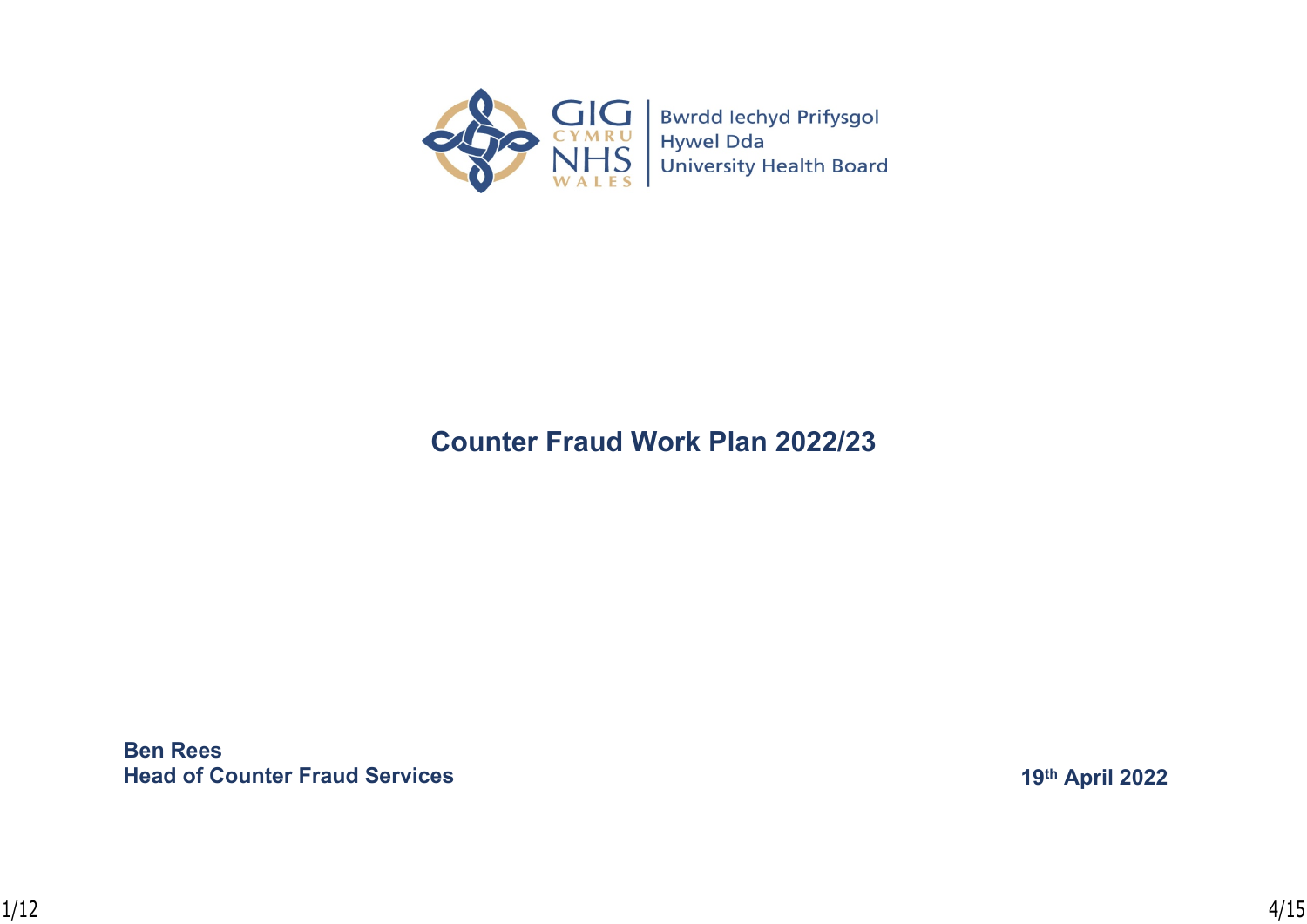

# **Introduction**

The Health Board employs 2 full time Accredited Counter Fraud Specialists within the Counter Fraud Team to operationally deliver the obligations for countering fraud bribery and corruption. Ben Rees is the nominated Lead Local Counter Fraud Specialist (LLCFS) and has been an accredited LCFS since 2017. Terry Slater is the Health Board's second LCFS and successfully obtained his Accreditation in 2021. Both Ben and Terry have previously worked as Police Officers and bring with them 44 years' worth of Policing knowledge.

The Counter Fraud Team works closely with the Director of Finance, Fraud Champion, and reports regularly to the Audit & Risk Assurance Committee on fraud, bribery, and corruption matters.

The Local Counter Fraud Team also liaises with NHS Counter Fraud Service Wales (CFS Wales) on all investigations, recording each investigation on the Counter Fraud Authorities new data management system, Clue3. CFS Wales are responsible for co-ordinating the fraud, bribery, and corruption response on a national level through investigation support and collation of information from each of the Health Board's within Wales. The LCFS updates CFS Wales with regard to developments from criminal investigations, as well as providing quarterly performance statistics on behalf of the Health Board.

In line with the Welsh Government Directions on Counter Fraud Measures, the counter fraud work undertaken by the Counter Fraud is set around four key principles:

**Key Principle 1:** Strategic Governance - to ensure that Strategic Governance arrangements are in place to ensure that Anti-Crime measures are embedded at all levels across the organisation. Good communication with Senior Staff within key staff areas as well as regular attendance and oversight from the Audit & Risk Assurance Committee will continue.

**Key Principle 2:** Inform and Involve – to raise awareness of fraud risks against the Health Board with the overall aim to have a workforce that is fraud aware, vigilant, and intolerant of fraud bribery and corruption in the NHS. Effective use of multi-media channels in order to reach staff across the Health Board will be vital to effective delivery of this principle.

**Key Principle 3:** Prevent and Deter – to utilise all available means to identify and mitigate anomalies indicative of fraud and to produce a 'fraud-proofed' environment to discourage individuals who may be tempted to commit fraud against the NHS and ensure that opportunities for fraud to occur are minimised.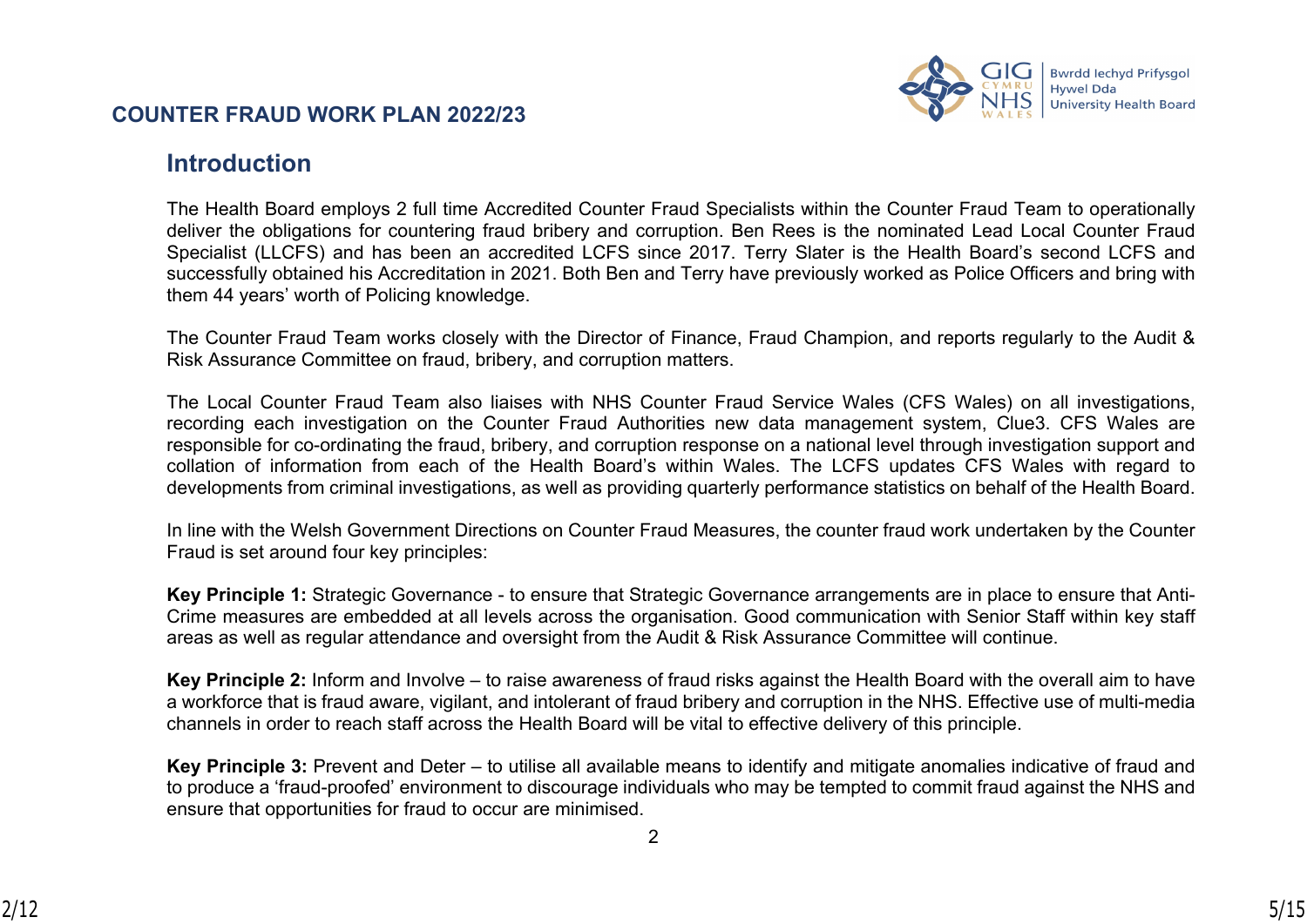

**Key Principle 4:** Hold to Account - to ensure that all suspicions of fraud are investigated in a timely, professional manner and that all appropriate sanctions and redress actions are applied to send the message that fraud against the Health Board will not be tolerated.

NHS bodies in Wales must implement anti-fraud, bribery, and corruption measures in accordance with Government Directions on Counter Fraud Measures and the service agreement under section 83 of the Government of Wales Act 2006. As well as the WG directions, NHS bodies are also obliged to demonstrate compliance with the Government Functional Standards 013 - Counter Fraud (GovS 013), which came into effect from 1<sup>st</sup> April 2021. A self-review assessment against each of these 12 standards is completed on an annual basis using a RAG rating system.

Full compliance with the new standards is not due to be enforced until 2023/24, to allow organisations to adjust. This year's self-review has been undertaken in line with the new standards, enabling the Counter Fraud function to fine tune and embed the new standards in readiness for 2023/24.

From an initial assessment, the Health Board is in a relatively healthy position to align to the new standards. Areas that will require development have been identified as:

**NHS Requirements Government Functional Standard 013 Counter Fraud (GovS 013) Component 3, Requirement 3** – Fraud bribery and corruption risk assessment. This is an area that has continued to be developed throughout 2021/22 in preparation for the new standards, and work to date enabled the Health Board to receive a Green Rating against previous standards; however, this is a developing area across NHS Wales and England.

Work to date includes Fraud Risk Assessments, which have been undertaken as a result of ongoing investigations or Fraud Prevention Notices issued by the Counter Fraud Authority, with a view to utilising the assessments to identify future proactive activities. The new Clue3 system allows the LCFS to record and monitor outcome of such activities and provide outcomebased metrics to meet formal Key Performance Indicators (KPIs).

The Government Functional Standards and NHS Requirements to meet those standards are available in full at [https://cfa.nhs.uk/government-functional-standard/NHS-requirements.](https://cfa.nhs.uk/government-functional-standard/NHS-requirements)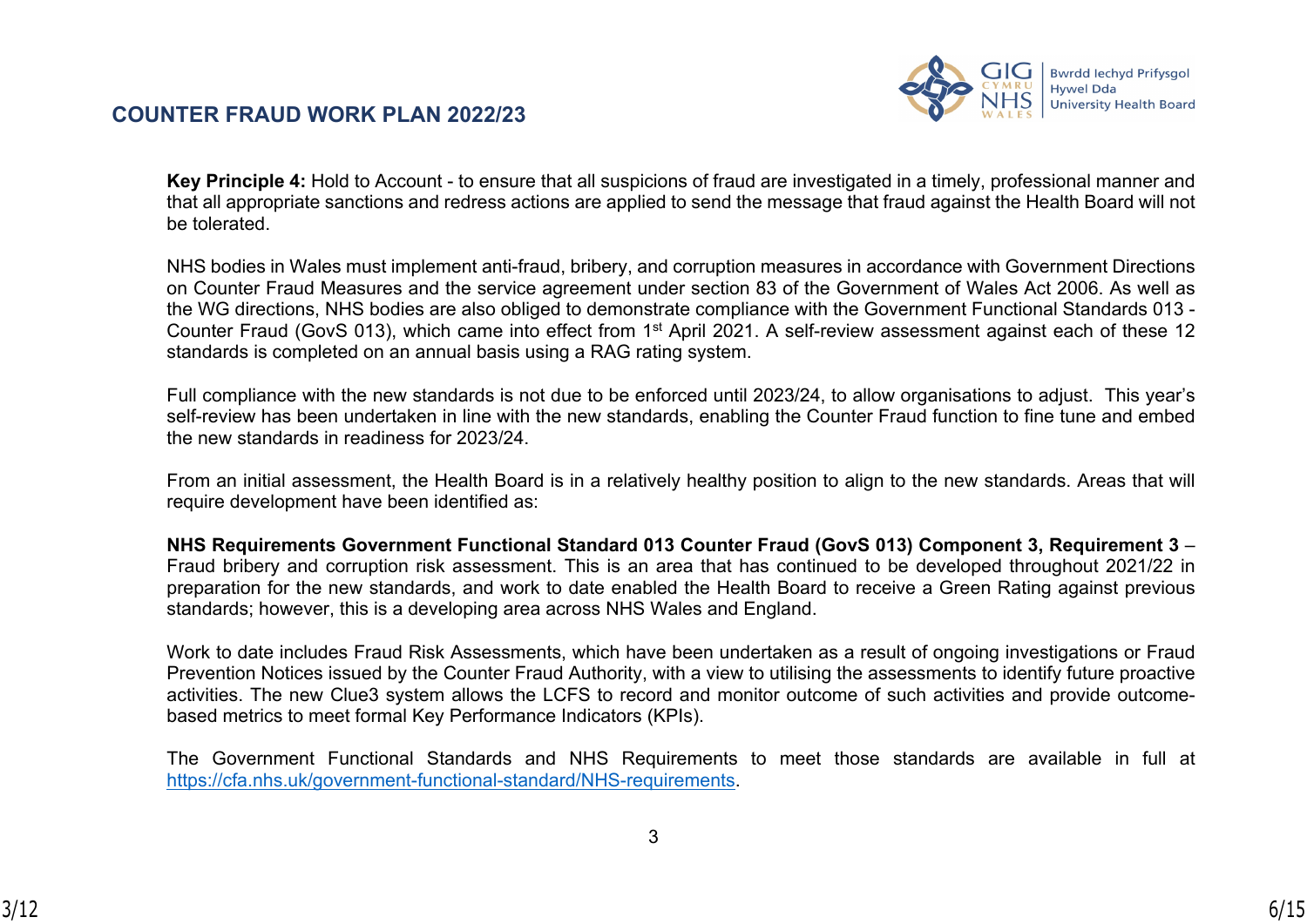

This work plan has been developed to maintain the areas of work in which the Health Board is already strong, improve in the areas of potential weakness and ensure overall alignment to the new Standards. Where a Work Plan action is directly applicable to a Standard Component these have been referenced (GovS 013 component X).

#### **INFORM AND INVOLVE TASK/OBJECTIVE PROPOSED DELIVERY** 1 Design and deliver a programme of counter fraud awareness presentations to staff at all levels within the Health Board, including participation in the Health Board induction and Managers Passport programme, with the aim of ensuring that the organisation is proactive in raising fraud awareness and building an anti-fraud culture in line with GovS 013 component 11. Review and maintain materials and media used. Evaluate presentations, collate results, and amend presentations as a result of the feedback received. Report outcomes to the Director of Finance. Throughout the Year  $\mathfrak{D}$ Undertake a suitable exercise to identify the level of fraud awareness within the organisation utilising compliance data associated with ESR Mandatory Training and further develop communications / learning in areas of low compliance. Q1 3 To develop and maintain the counter fraud information contained on the Health Board intranet site and Newsletter, to include details of successfully prosecuted Counter Fraud cases – both local and national. Q2 and Q4 4 Enhance awareness of the Health Board's "Counter Fraud" Policies, and promote the correct lines for reporting fraud, bribery, or corruption (including the freephone Fraud, Bribery and Corruption Reporting Line, online reporting tool and local reporting mechanisms). Throughout the Year 5 Actively raise staff awareness of the now forthcoming mandatory Counter Fraud E-learning and measure compliance. Throughout the Year 6 Arrange for pay-slip messages to be utilised during the year as appropriate. As Appropriate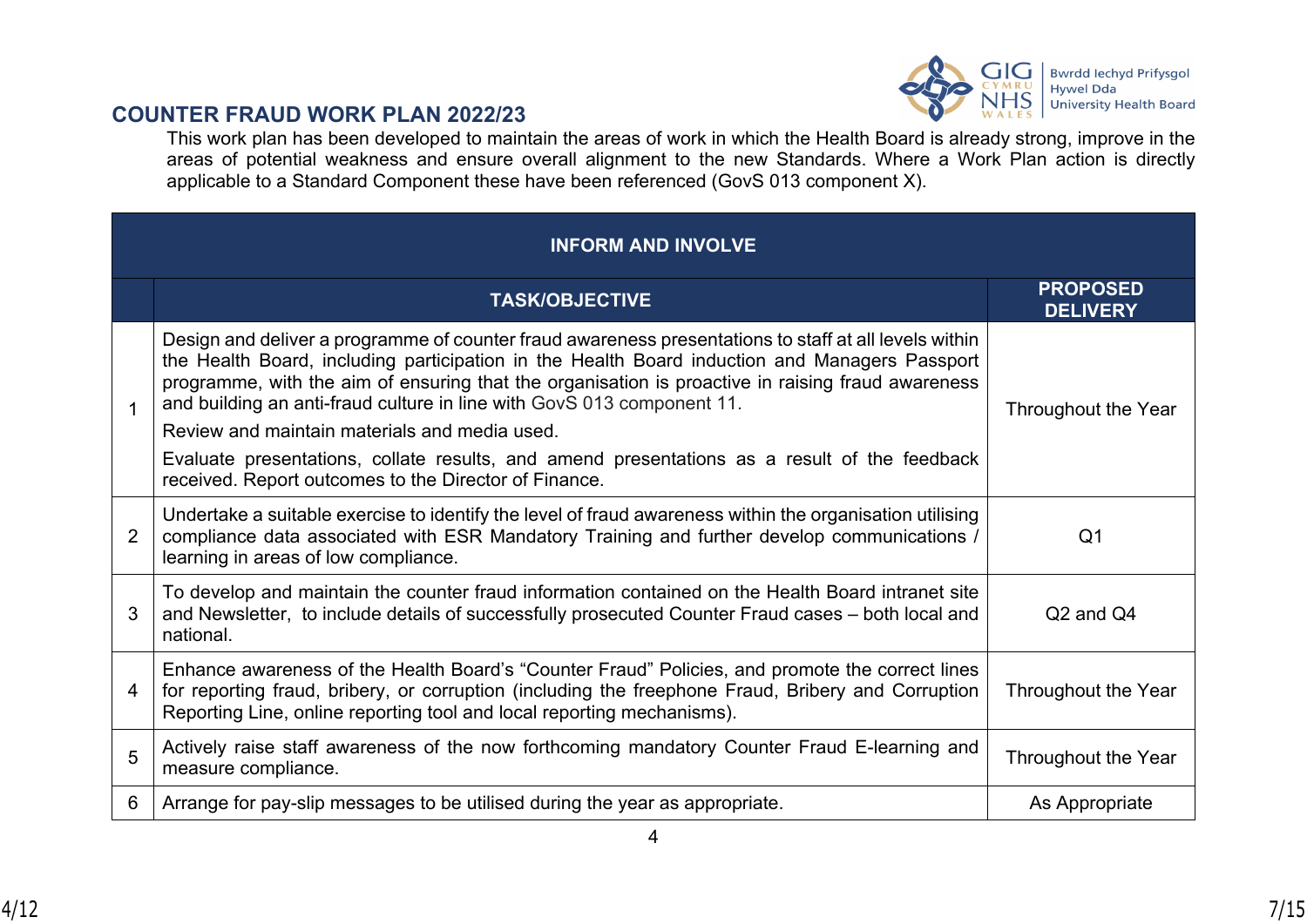



|                 | <b>INFORM AND INVOLVE</b>                                                                                                                                                                                                                                                                                                                                                                                                                     |                                    |
|-----------------|-----------------------------------------------------------------------------------------------------------------------------------------------------------------------------------------------------------------------------------------------------------------------------------------------------------------------------------------------------------------------------------------------------------------------------------------------|------------------------------------|
|                 | <b>TASK/OBJECTIVE</b>                                                                                                                                                                                                                                                                                                                                                                                                                         | <b>PROPOSED</b><br><b>DELIVERY</b> |
|                 | Develop a digital Counter Fraud newsletter that can be incorporated into the general communication<br>briefings that are currently being circulated amongst staff via the communications department, which<br>will allow for greater awareness throughout the year.                                                                                                                                                                           | Throughout the year                |
| 8               | In conjunction with the Health Board Communications Team, review the strategy in place for raising<br>awareness of economic crime risks and publicise the work of the LCFS, to ensure that it remains fit<br>for purpose and that all appropriate awareness-raising mechanisms are being fully exploited.                                                                                                                                     | Q <sub>2</sub>                     |
| 9               | In line with GovS 013 Components 4, 7 and 12 undertake targeted surveys of staff to measure<br>awareness of:<br>Counter Fraud, Bribery and Corruption Policy and Response Plan;<br>Fraud, Bribery and Corruption incident reporting routes; and<br>Policy and procedures relating to Conflicts of Interests, Gifts and Hospitality and Bribery Act.                                                                                           | Throughout the Year                |
| 10 <sup>°</sup> | Engage with the communications department to develop bitesize presentations / animations on<br>identified trends, with a view of disseminating the information to staff via global messaging systems,<br>working with others to raise awareness of more than one topic, e.g., Governance and Counter Fraud<br>'bite-size' animation on declarations of interest and how this is associated with abuse of position and<br>bribery allegations. | Q1 and 2                           |
|                 | <b>TOTAL DAYS ALLOCATED</b>                                                                                                                                                                                                                                                                                                                                                                                                                   | 85                                 |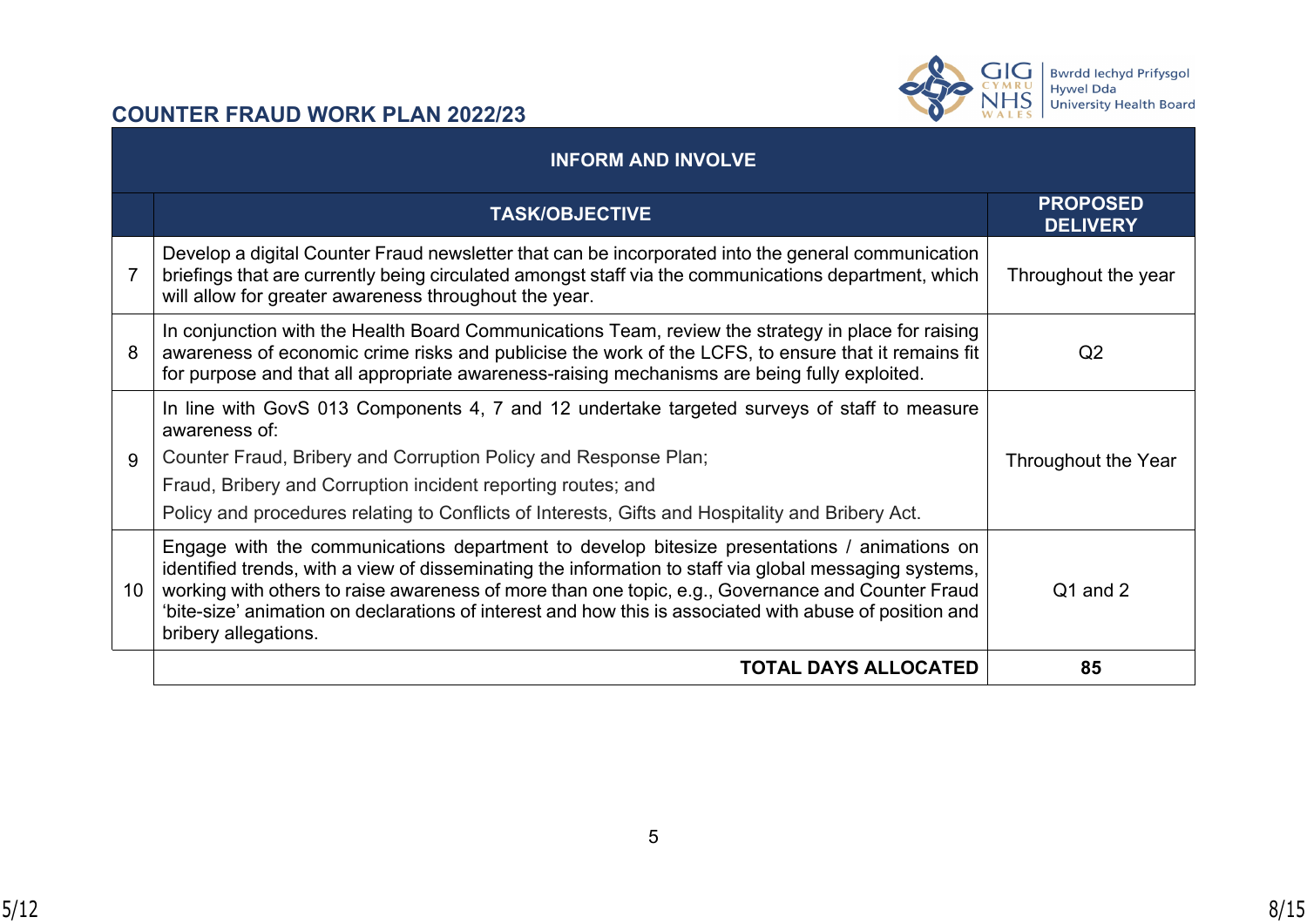



|    | <b>PREVENT AND DETER</b>                                                                                                                                                                                                                                                                                                                |                                    |  |
|----|-----------------------------------------------------------------------------------------------------------------------------------------------------------------------------------------------------------------------------------------------------------------------------------------------------------------------------------------|------------------------------------|--|
|    | <b>TASK/OBJECTIVE</b>                                                                                                                                                                                                                                                                                                                   | <b>PROPOSED</b><br><b>DELIVERY</b> |  |
| 11 | Review key organisational policies, procedures and documents, to ensure that they are adequately<br>robust in terms of counter fraud.<br>The communication of revised policies, procedures, and documents as appropriate, emphasising the<br>organisational commitment to countering fraud.                                             | As Appropriate                     |  |
| 12 | Carry out risk analysis in line with Government Counter Fraud Profession (GCFP) fraud risk<br>assessment methodology. Record and manage assessed risk in line with the Health Board's Risk<br>Management policy and include on the risk registers where appropriate in line with GovS 013<br>component 3.                               | Throughout the Year                |  |
| 13 | Develop a fraud risk profile from risk assessment work to effectively evaluate, evidence, and measure<br>the effectiveness of counter fraud work in mitigating and reducing fraud risk or expenditure and<br>influencing of policy and procedure aimed at reducing fraud in line with GovS 013 component 2 and<br>GovS 013 component 5. | Throughout the Year                |  |
| 14 | Liaise with Corporate Governance colleagues around measuring effectiveness and staff awareness<br>of conflicts of interest policy and registers that include gifts and hospitality with reference to fraud,<br>bribery and corruption, and the requirements of the Bribery Act 2010 in line with GovS 013 component<br>12.              | Throughout the Year                |  |
| 15 | Review and update information sharing protocols currently in place.                                                                                                                                                                                                                                                                     | Q1 and 2                           |  |
| 16 | Regular meetings with the Head of Internal Audit (NWSSP Audit & Assurance)                                                                                                                                                                                                                                                              | Throughout the Year                |  |
| 17 | Record and respond to ad-hoc requests for assistance received.                                                                                                                                                                                                                                                                          | Throughout the Year                |  |
| 18 | Action Fraud Prevention Notices issued by NHS Counter Fraud Authority and/or Counter Fraud<br>Services Wales as and where appropriate.                                                                                                                                                                                                  | As Appropriate                     |  |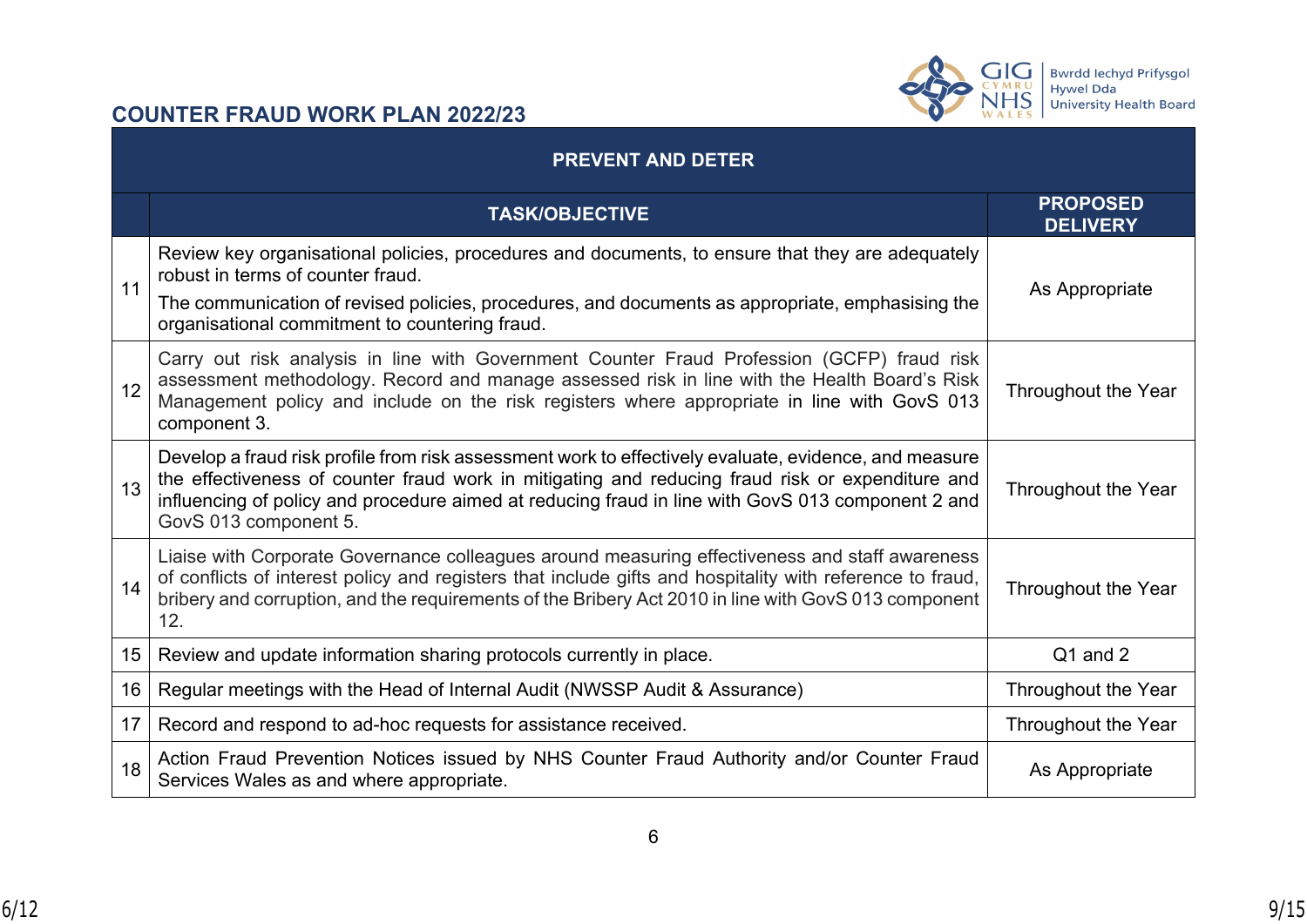

|    | <b>PREVENT AND DETER</b>                                                                                                                                                                                                                                                                                                                                                                                                                                          |                                    |  |
|----|-------------------------------------------------------------------------------------------------------------------------------------------------------------------------------------------------------------------------------------------------------------------------------------------------------------------------------------------------------------------------------------------------------------------------------------------------------------------|------------------------------------|--|
|    | <b>TASK/OBJECTIVE</b>                                                                                                                                                                                                                                                                                                                                                                                                                                             | <b>PROPOSED</b><br><b>DELIVERY</b> |  |
| 19 | Issue of fraud alerts to all appropriate staff.                                                                                                                                                                                                                                                                                                                                                                                                                   | As Appropriate                     |  |
| 20 | Regular liaison with the Post Payment Verification Location Manager (NWSSP Primary Care) and<br>Primary Care leads to ensure that any contractor visits which result in the identification of anomalies<br>are reported to the LCFS.                                                                                                                                                                                                                              | Throughout the Year                |  |
| 21 | Participate in mandatory national proactive exercises, as instructed by NHS Counter Fraud Authority,<br>Auditor General for Wales and/or the Cabinet Office (e.g., NFI).                                                                                                                                                                                                                                                                                          | Throughout the Year                |  |
| 22 | Participate in thematic fraud risk evaluation exercises as instructed by the NHS Counter Fraud<br>Authority.                                                                                                                                                                                                                                                                                                                                                      | As Required                        |  |
| 23 | Conduct proactive work to detect fraud using relevant information and intelligence to identify<br>anomalies that may be indicative of fraud, bribery, and corruption. Results of this work will be<br>recorded on Clue3, evaluated and where appropriate feed into improvements to prevent and deter<br>fraud, bribery, and corruption in line with GovS 013 component 10.<br>Any losses, recoveries or savings are to be identified and reported (data metrics). | Throughout the Year                |  |
| 24 | Membership of Local Intelligence Network and attendance at meetings.                                                                                                                                                                                                                                                                                                                                                                                              | As Required                        |  |
| 25 | Provide outturn reports for managers to recommend appropriate action following any weaknesses<br>identified through investigative work. Monitor and report findings to the Director of Finance / Audit &<br><b>Risk Assurance Committee.</b>                                                                                                                                                                                                                      | As Required                        |  |
| 26 | Periodically review the Risk Register for entries which may have a fraud or corruption bearing.                                                                                                                                                                                                                                                                                                                                                                   | Throughout the Year                |  |
| 27 | To undertake proactive exercise in conjunction with the CFS Wales Regional Team and Health Board<br>Pharmacy Leads to identify any possible instances of fraud and loss.                                                                                                                                                                                                                                                                                          | Quarter 3                          |  |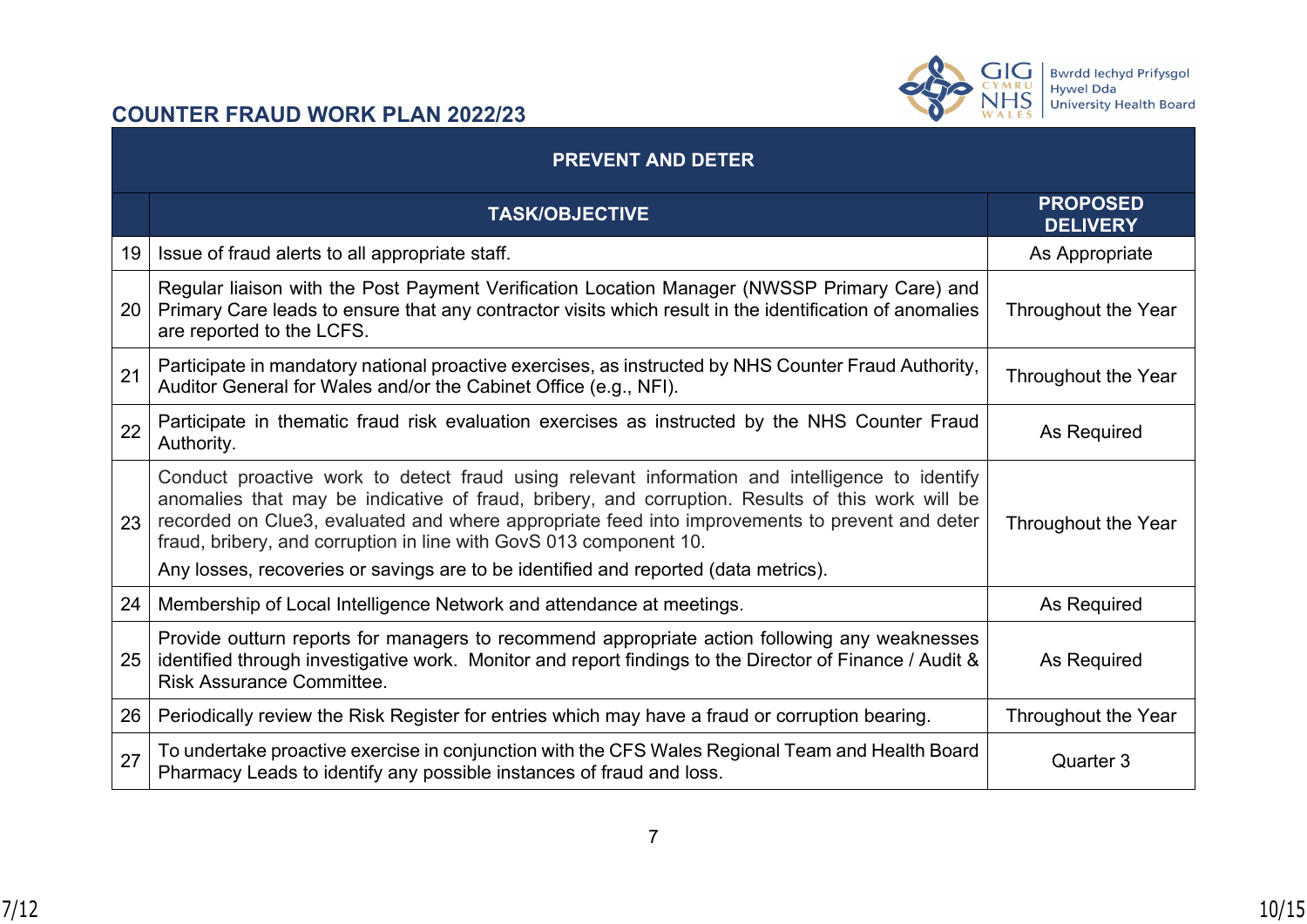

|    | <b>PREVENT AND DETER</b>                                                                                                                                                                                                                |                                    |  |
|----|-----------------------------------------------------------------------------------------------------------------------------------------------------------------------------------------------------------------------------------------|------------------------------------|--|
|    | <b>TASK/OBJECTIVE</b>                                                                                                                                                                                                                   | <b>PROPOSED</b><br><b>DELIVERY</b> |  |
| 28 | To complete and report on a pro-active exercise linked to travel expenses and undertake a Fraud<br>Risk Assessment, which will be recorded as a Local Pro-active Exercise on Clue3.                                                     | Quarter 2                          |  |
| 29 | To undertake a proactive exercise in relation to Overpayments of Salary, reviewing payroll feed data<br>in conjunction with Finance Analysts. This is to include awareness work within the high-risk areas<br>identified via workforce. | Quarter 1                          |  |
| 30 | To undertake further Local Pro-active Exercises as identified via Fraud Prevention Notices or<br><b>identified Fraud Risks.</b>                                                                                                         | Throughout the Year                |  |
|    | <b>TOTAL DAYS ALLOCATED</b>                                                                                                                                                                                                             | 120                                |  |

|    | <b>HOLD TO ACCOUNT</b>                                                                                                                                                                                                   |                                    |  |
|----|--------------------------------------------------------------------------------------------------------------------------------------------------------------------------------------------------------------------------|------------------------------------|--|
|    | <b>TASK/OBJECTIVE</b>                                                                                                                                                                                                    | <b>PROPOSED</b><br><b>DELIVERY</b> |  |
| 31 | Conduct investigations into all allegations of economic crime as required, in line with the requirements of the NHS Counter Fraud Authority Counter Fraud Manual, and all relevant guidance and legislation.             | As Required                        |  |
| 32 | Appropriate use of Clue3,  the prescribed case management system, in line with NHS Counter Fraud Authority and NHS CFS Wales requirements.                                                                               | As Required                        |  |
| 33 | Assist the NHS CFS with information as required for any regional or national fraud cases. Ensure<br>comprehensive information to enable risk exercises to be carried out effectively is submitted in a timely<br>manner. | As Required                        |  |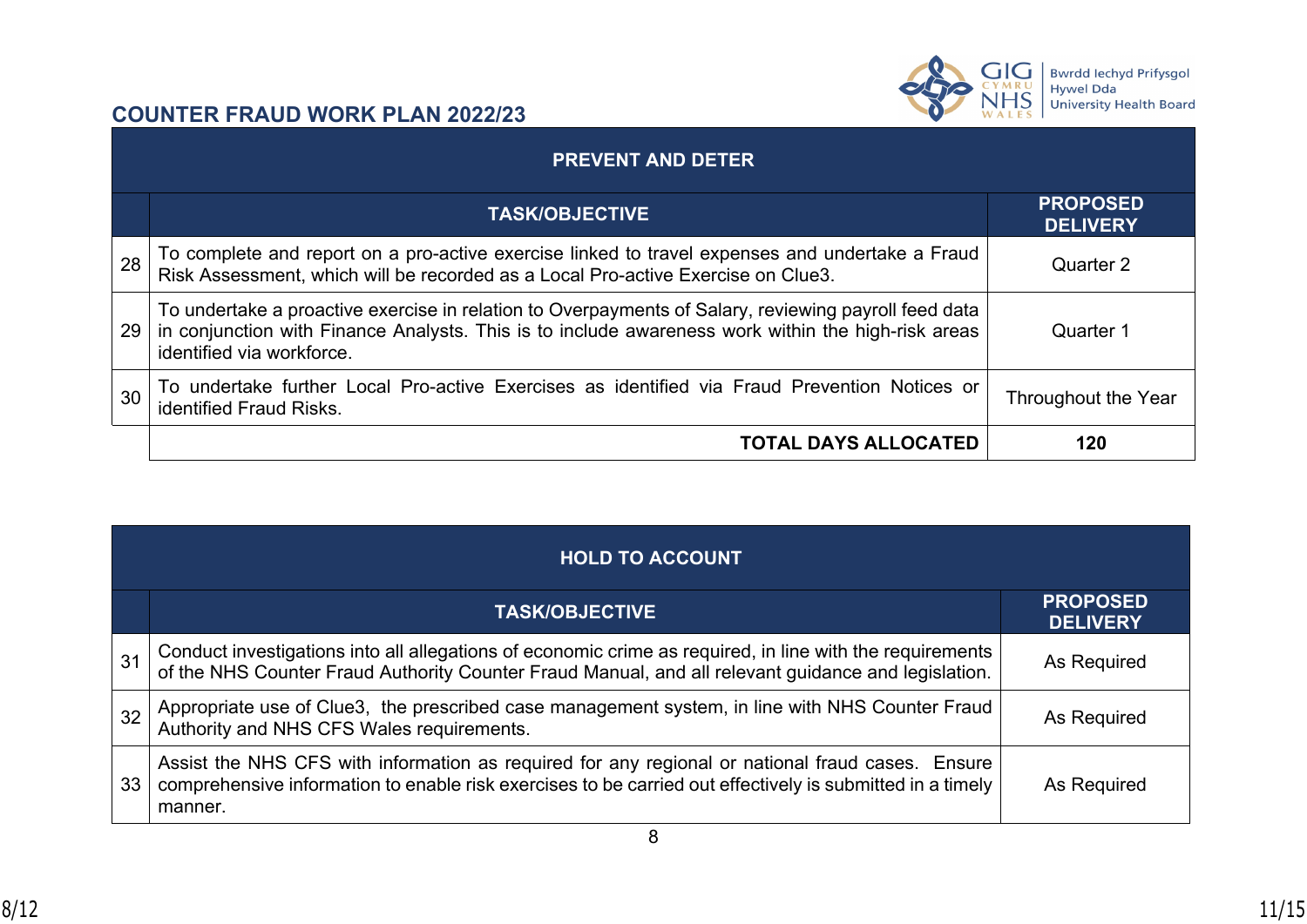

|    | <b>HOLD TO ACCOUNT</b>                                                                                                                                                                                                                       |                                    |  |
|----|----------------------------------------------------------------------------------------------------------------------------------------------------------------------------------------------------------------------------------------------|------------------------------------|--|
|    | <b>TASK/OBJECTIVE</b>                                                                                                                                                                                                                        | <b>PROPOSED</b><br><b>DELIVERY</b> |  |
| 34 | Ensure the application of sanctions in line with legislation and the policy document 'Applying<br>Appropriate Sanctions Consistently'.                                                                                                       | As Required                        |  |
| 35 | Identify and maintain appropriate records and, wherever possible, seek financial redress/recovery in<br>respect of any proven loss to the Health Board, having due regard to the circumstances of each case.                                 | As Required                        |  |
| 36 | Review professional competencies and capabilities of accredited staff nominated to undertake the full<br>range of counter fraud work to assess requirements for professional development opportunities in<br>line with GovS 013 Component 9. | Q1                                 |  |
| 37 | Undertake review of information held, stored, and processed in relation to case files and evidence<br>store.                                                                                                                                 | $\overline{2}$                     |  |
| 38 | Provision of information via Clue3 and secure information exchange channels to enhance national<br>intelligence sharing.                                                                                                                     | As Required                        |  |
| 39 | Maintain an appropriate and correct interaction with NHS CFS Wales regarding the conduct and<br>progression of an investigation.                                                                                                             | As Required                        |  |
|    | <b>TOTAL DAYS ALLOCATED</b>                                                                                                                                                                                                                  | 175                                |  |

|    | <b>STRATEGIC GOVERNANCE</b>                               |                                    |
|----|-----------------------------------------------------------|------------------------------------|
|    | <b>TASK/OBJECTIVE</b>                                     | <b>PROPOSED</b><br><b>DELIVERY</b> |
| 40 | Attendance at all Fraud Forum meetings held by CFS Wales. | As Required                        |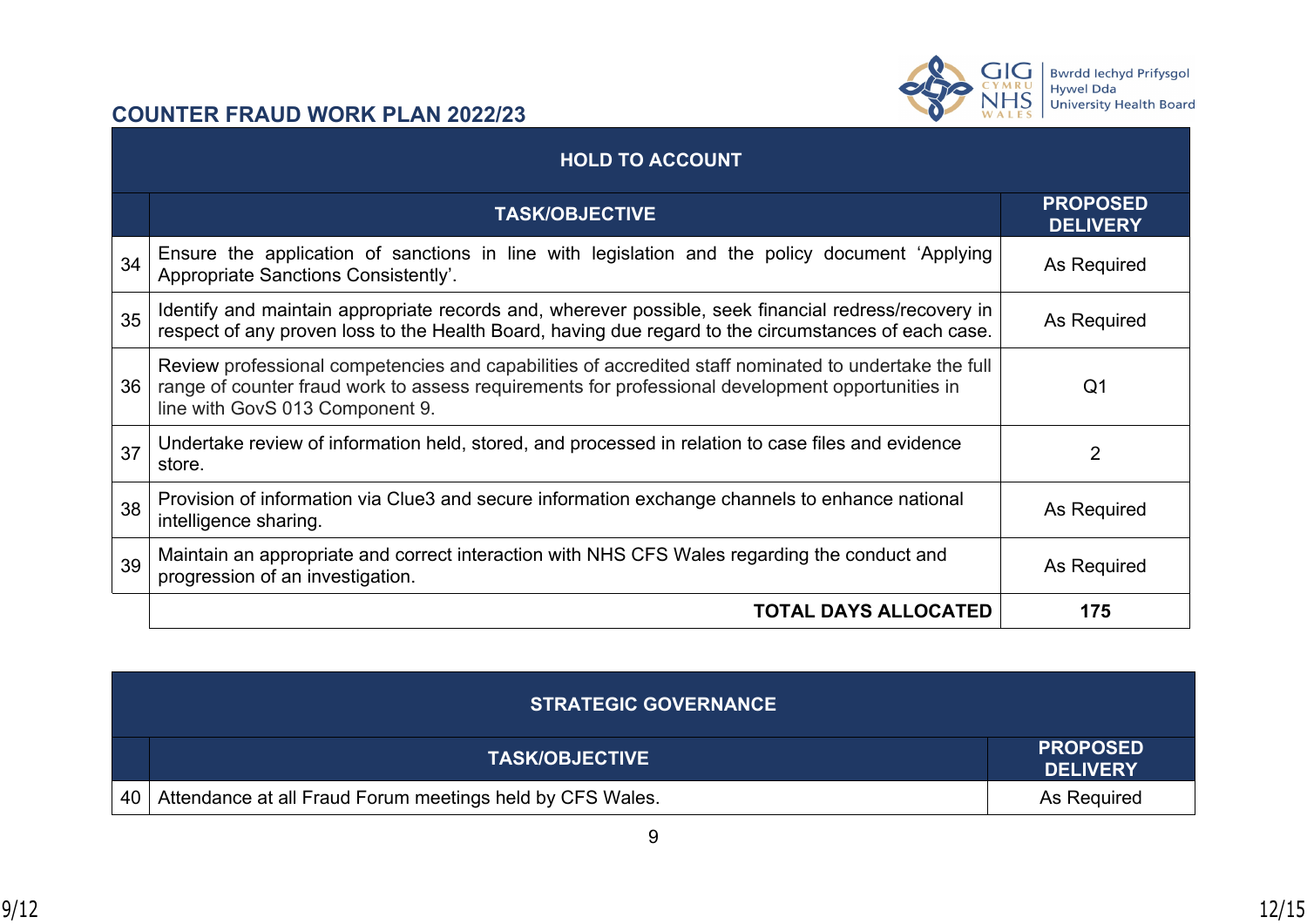

| <b>STRATEGIC GOVERNANCE</b> |                                                                                                                                                                                                                                                                                                                                                                                   |                                    |  |  |
|-----------------------------|-----------------------------------------------------------------------------------------------------------------------------------------------------------------------------------------------------------------------------------------------------------------------------------------------------------------------------------------------------------------------------------|------------------------------------|--|--|
|                             | <b>TASK/OBJECTIVE</b>                                                                                                                                                                                                                                                                                                                                                             | <b>PROPOSED</b><br><b>DELIVERY</b> |  |  |
| 41                          | Nominate a Fraud Champion for the Health Board in line with GovS 013 component 1 and continue<br>to engage with on a bimonthly basis.                                                                                                                                                                                                                                             | Throughout the Year                |  |  |
| 42                          | Completion and agreement of the annual work plan with Director of Finance in line with GovS 013<br>component 2.                                                                                                                                                                                                                                                                   | Q4                                 |  |  |
| 43                          | Completion and agreement of the annual report with Director of Finance                                                                                                                                                                                                                                                                                                            | Q <sub>1</sub>                     |  |  |
| 44                          | Regular meetings/liaison with Director and/or Assistant Director of Finance                                                                                                                                                                                                                                                                                                       | Throughout the Year                |  |  |
| 45                          | Preparation for and attendance at Audit Committee meetings.                                                                                                                                                                                                                                                                                                                       | As Required                        |  |  |
| 46                          | Full participation in the quality assurance process as directed by NHS Counter Fraud Authority                                                                                                                                                                                                                                                                                    | Q4 and As Required                 |  |  |
| 47                          | Undertake additional training as required by the Health Board or NHS Counter Fraud Authority.                                                                                                                                                                                                                                                                                     | As Required                        |  |  |
| 48                          | Implementation of the revised case management CLUE3, as mandated by the NHS Counter Fraud<br>Authority. Utilise system to record all fraud, bribery, and corruption investigative activity, including all<br>outcomes, recoveries and system weaknesses identified during investigations and/or proactive<br>prevention and detection exercise in line with GovS 013 component 8. | Q1 and Throughout<br>the Year      |  |  |
| 49                          | Provide regular reports and ad hoc information to NHS Counter Fraud Authority and Welsh<br>Government as required                                                                                                                                                                                                                                                                 | Throughout the Year                |  |  |
| 50                          | Review the Health Board's Counter Fraud Policy and Response Plan to ensure up to date and<br>relevant contents as well as alignment to Government Functional Standards in line with GovS 013<br>component 4 and GovS 013 component 7.                                                                                                                                             | Q <sub>1</sub>                     |  |  |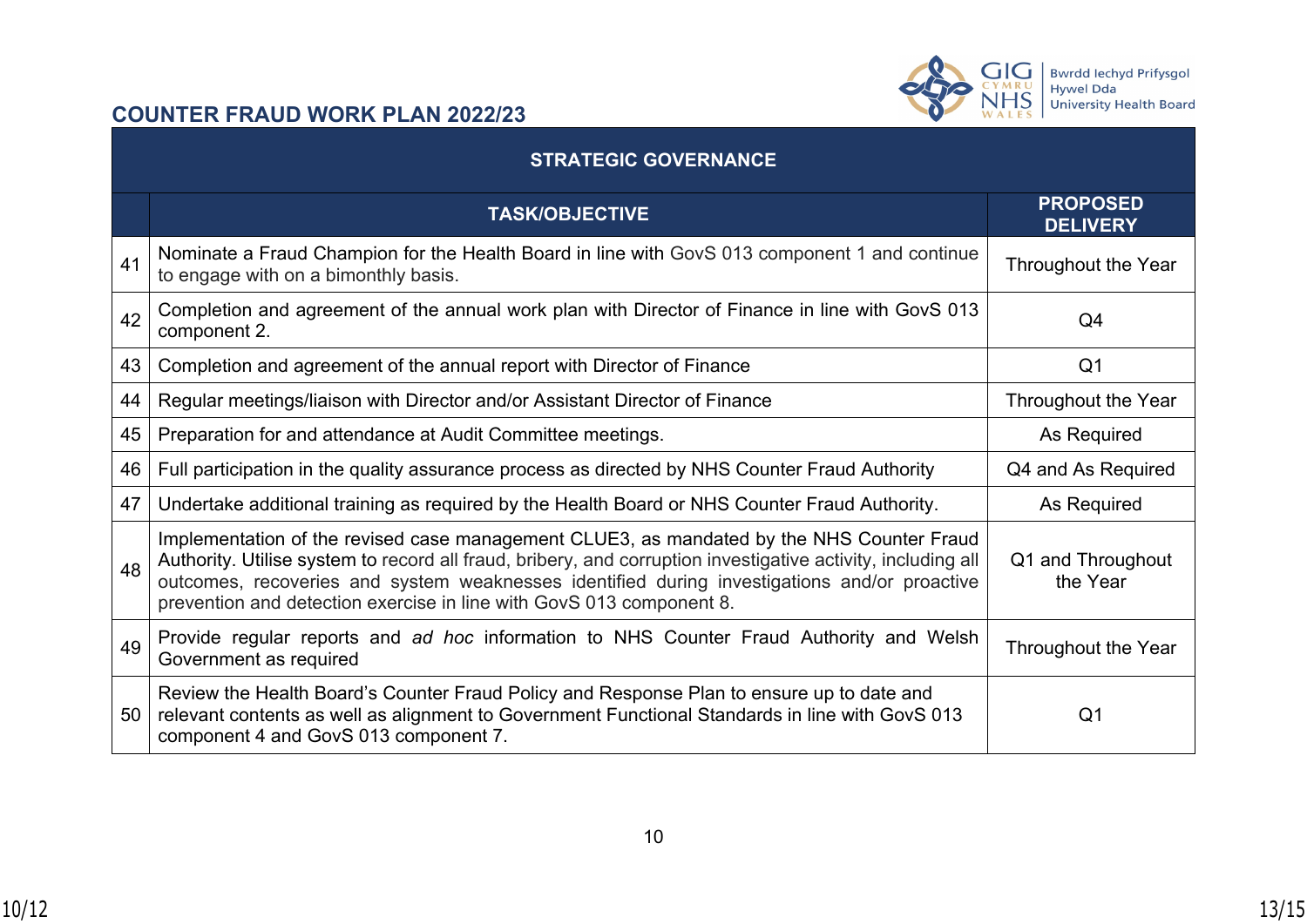



| <b>STRATEGIC GOVERNANCE</b> |                                                                                                                                                                                                                                                                                                                                                                                                                   |                                    |  |  |
|-----------------------------|-------------------------------------------------------------------------------------------------------------------------------------------------------------------------------------------------------------------------------------------------------------------------------------------------------------------------------------------------------------------------------------------------------------------|------------------------------------|--|--|
|                             | <b>TASK/OBJECTIVE</b>                                                                                                                                                                                                                                                                                                                                                                                             | <b>PROPOSED</b><br><b>DELIVERY</b> |  |  |
| 51                          | Develop a system of outcome-based metrics around reported incidents of fraud, bribery and<br>corruption, the value of identified fraud losses, the value of fraud recoveries, the value of fraud<br>prevented, criminal sanctions and disciplinary sanctions to enable targets to be set on an annual<br>basis. Develop ability to evidence performance against set metrics in line with GovS 013<br>component 6. | Throughout the Year                |  |  |
| 52                          | Provide quarterly statistical reports to NHS Counter Fraud Authority and Welsh Government.                                                                                                                                                                                                                                                                                                                        | Quarterly                          |  |  |
| 53                          | Review tools and resource to ensure Counter Fraud work can be sufficiently delivered.                                                                                                                                                                                                                                                                                                                             | Annually                           |  |  |
| 54                          | Record and report on Investigation Recommendations to both Department leads and the Audit<br>Committee, tracking relevant recommendations via the Corporate Governance Team, who will<br>assist in tracking recommendations and reporting back compliance to the committee.                                                                                                                                       | Throughout the Year                |  |  |
|                             | <b>TOTAL DAYS ALLOCATED</b>                                                                                                                                                                                                                                                                                                                                                                                       | 40                                 |  |  |

| <b>SUMMARY TOTALS</b> |                                   |                                     |  |  |
|-----------------------|-----------------------------------|-------------------------------------|--|--|
|                       | <b>STRATEGIC AREA OF ACTIVITY</b> | <b>RESOURCE ALLOCATED (in days)</b> |  |  |
| A                     | <b>INFORM AND INVOLVE</b>         | 85                                  |  |  |
| B                     | <b>PREVENT AND DETER</b>          | 120                                 |  |  |
| С                     | <b>HOLD TO ACCOUNT</b>            | 175                                 |  |  |
| D                     | <b>STRATEGIC GOVERNANCE</b>       | 40                                  |  |  |
|                       | <b>TOTAL</b>                      | 420                                 |  |  |